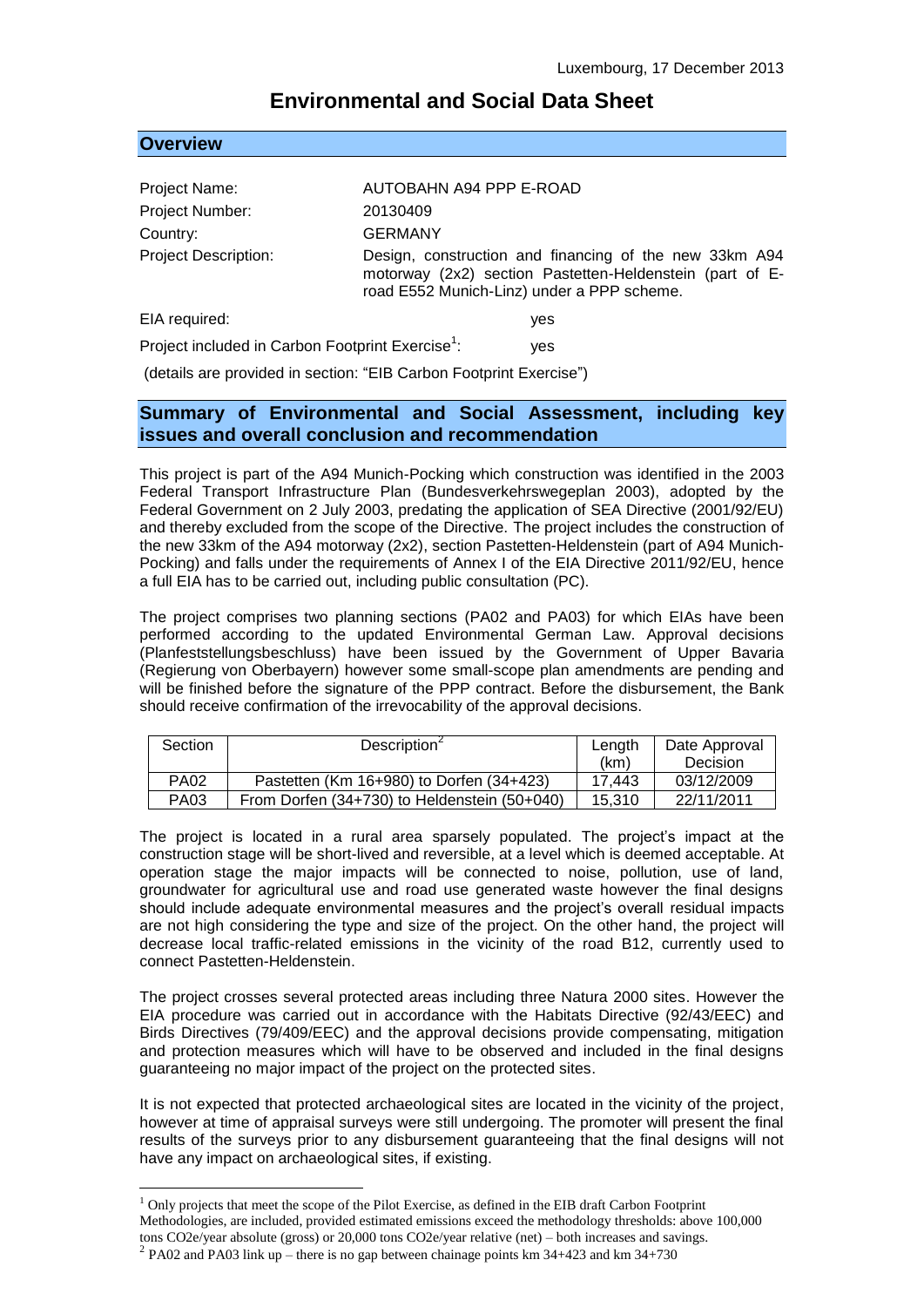The institutional capacity of the public promoter to manage the environmental issues is deemed high and the one from the private promoter is expected to be appropriate, considering the consortia that already showed interest in the tender process. Therefore, subject to conditions mentioned above, the project is acceptable for the Bank in environmental and social terms.

### **Environmental and Social Assessment**

#### **Environmental Assessment**

This project is part of the A94 Munich-Pocking which construction was identified in the 2003 Federal Transport Infrastructure Plan (Bundesverkehrswegeplan 2003), adopted by the Federal Government on 2 July 2003, predating the application of SEA Directive (2001/92/EU) and thereby excluded from the scope of the Directive. EIAs have been undertaken for the individual planning sections of the project (PA01-PA08) in the context of the A94 Munich-Pocking overall corridor and reference to potential cumulative effects are adequately addressed.

The project alignment, preliminary design and the project approval process have been defined and carried out in line with the Law on Environmental Impact Assessment (UVPG), in accordance with the EIA Directive 2011/92/EU. Approval decisions for the A94 sections included in this project (PA02 and PA03) have been issued by the Government of Upper Bavaria however some small-scope plan amendments are pending and will be finished before the signature of the PPP contract.

During the EIA procedure, all potentially affected Natura 2000 sites, habitats and species have been analyzed, including habitats and species placed beyond Natura 2000 sites. The plan approval decisions have been issued in line with the Federal Species Protection Ordinance (BAertSchV), the Federal Nature Conservation Act (BNatSchG) and the Bavarian Nature Conservation Act (BayNatSchG) providing evidence of compliance with the Habitats Directive (92/43/EEC) and Birds Directives (79/409/EEC). The project crosses three NATURA 2000 areas and four small rivers (Isental, Lappachtal, Goldachtal and Rimabachtal). There is a colony of bats whose flight routes and food habitats have to be protected and maintained. The protection and mitigation measures laid down in the plan approval decisions.

| Natura 2000 site                                | Code       | Type                                    | Project<br>section          |
|-------------------------------------------------|------------|-----------------------------------------|-----------------------------|
| Strogn mit Hammerbach und<br>Köllinger Bächlein | DE7637371  | <b>Habitats Directive</b><br>Site (SCI) | <b>PA02</b>                 |
| Isental mit Nebenbächen                         | DE7739371  | <b>Habitats Directive</b><br>Site (SCI) | <b>PA 02</b><br><b>PA03</b> |
| im<br>Mausohrkolonien                           | DE7839371  | <b>Habitats Directive</b>               | <b>PA 02</b>                |
| Unterbayerischen Hügelland                      |            | Site (SCI)                              | <b>PA03</b>                 |
| Innauen und Leitenwälder                        | DE 7939301 | <b>Habitats Directive</b>               | Vicinity of                 |
|                                                 |            | Site (SCI)                              | the project                 |

The A94 motorway (2x2) section Pastetten-Heldenstein, runs through a rural region sparsely populated where land is used mainly for agriculture. The project will have an impact in the environment both during construction and operation.

At construction stage, the project will increase noise and vibration levels, and will impact groundwater, habitat connectivity and air quality. Adequate measures will be considered in the designs such as drainage systems, management of earthworks, waste, and landfills and reparation of the vegetation damaged with local species. Trees will be protected in appropriate manner and tree clearance will be conducted outside the nesting season. Construction of bridges over the existing small rivers will include protection measures to conserve habitat connectivity features. Furthermore and in order to avoid disturbances on villages and neighbours located in the vicinity of the project, at time of appraisal some compensating measures (e.g. planting) and preparatory works (e.g. cutting of trees) were already being implemented. The project's impact at the construction stage will be short-lived and reversible, at a level which is deemed acceptable.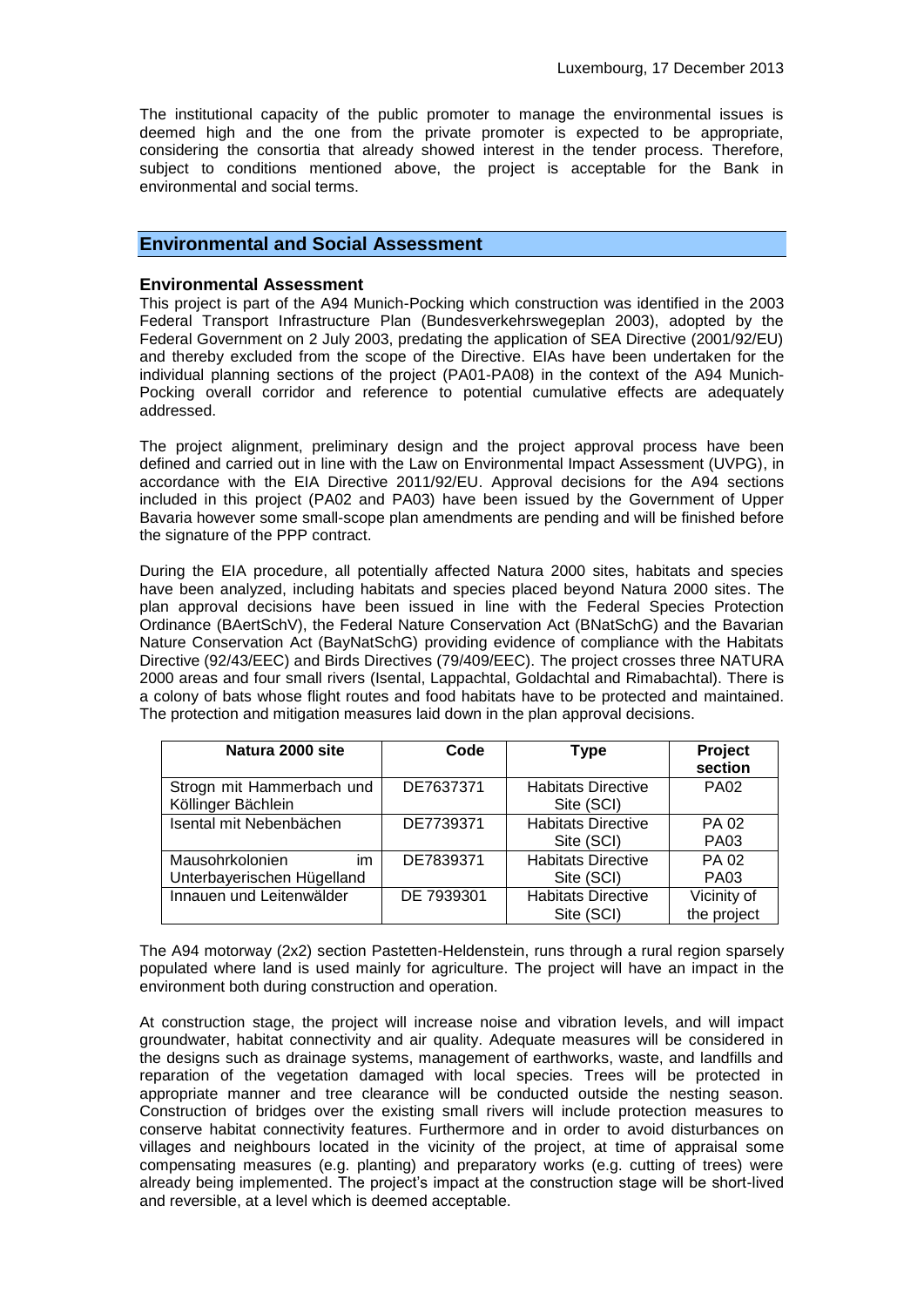At operation stage the major impacts will be connected to noise, pollution, use of agricultural land, groundwater for agricultural use and road use generated waste however the final designs should include adequate compensation, protection and mitigation measures as crossings for animals, irritation protection walls for bats, native species for plantings, retention basins, adequate drainage systems to prevent the direct run-off from road surface to surface water areas and noise barriers and insulation of houses where needed. Furthermore, the project will decrease local traffic-related emissions in the area of the road B12, currently used to connect Pastetten-Heldenstein.

The above-mentioned measures are considered sufficient.

## **EIB Carbon Footprint Exercise**

The project is included on the following basis:

- Estimated annual third party greenhouse emissions (vehicular use, from existing and generated demand) from the use of the project in a standard year of operation: Forecast absolute (gross) emissions are 215,000 tonnes of  $CO<sub>2</sub>$  equivalent per year; and
- Forecast emissions decrease is 30,500 tonnes of  $CO<sub>2</sub>$  equivalent per year, as travel distances for segments of long-distance traffic attracted to the project, and the associated fuel consumption are reduced. The project boundaries are:
	- Existing network comprising the existing B12 in the route of the new motorway sections, and the already completed sections of the A94 which will become part of the PPP contract. In addition, a synthetic alternative road was modelled, representing the long
		- distance Munich-Linz corridor traffic share that is forecast to shift from the existing motorways via Salzburg and via Passau to the A94 route after its completion, yielding a distance saving of 30km.
	- In the "with project" case, in addition the 33km new motorway built under the project.
- The baseline is the forecast third party emissions, in the absence of the project, from the existing network only within the project boundary defined above. The forecasts reflect the Services' assumptions on traffic, traffic growth, speed flow, infrastructure capacity and fuel consumption. The absolute emissions forecast includes both the existing and additional network.
- For the annual accounting purposes of the EIB Carbon Footprint, the project emissions will be prorated according to the EIB lending amount signed in that year, as a proportion of project cost.

## **Social Assessment, where applicable**

Expropriations are carried out in line with the German Law (§ § 18 f, 19 Federal Highway Act (FStrG) together with Article 8 Bavarian Expropriation Act (BayEG). It is expected that, before the signature of the PPP contract, all the land will be available for the project. In addition, the project will entail resettlement of people (5 families) and agreements and compensating measures are being carried out according to the German Law. No major complains regarding land acquisitions or reallocations of affected families were raised during the PC of the project.

#### **Public Consultation and Stakeholder Engagement, where required**

PC is embedded in the EIA process and other elements of the "Planfeststellungsbeschluss" into which the permitting process is concentrated. The Bank has evidence that the PC is finalised for the two sections included in this project (PA02 and PA03). To date, some smallscope plan amendment procedures are pending in the area of PA02 and PA03 linked to potential minor changes in designs resulting from results of surveys currently on-going. It is expected that amendments will be solved before the signature of the PPP contract.

According to the information gathered during the mission and provided by the promoter, the probability of raising any protest or making any complaint about the investment by nongovernmental institutions (e.g. ecological, the protection of cultural heritage, protection of consumer rights etc.) shall be considered as minor.